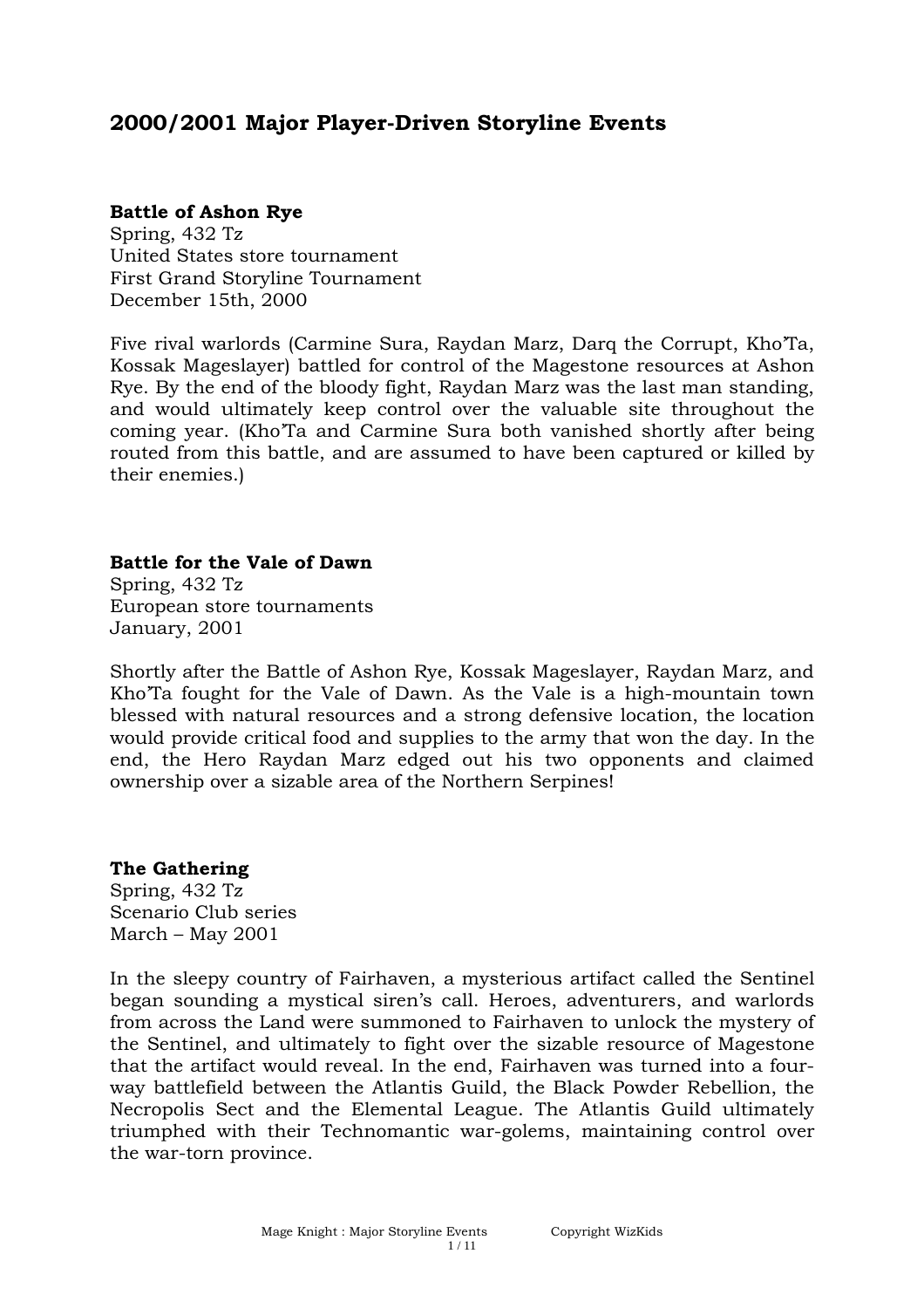#### **The Battle of the Roa Kaiten**

Spring, 432 Tz United States store tournament Second Grand Storyline Tournament June 22-24th, 2001

Preamble:

In their first fight Kossak gained the upper hand, however Darq rebounded with the addition of a small Atlantean warhost who abandon the empire for promised riches with the Sect. As Darq closes in on the goal, Kossak once more rallies his troops to fight the Sect. After months of minor skirmishes and hesitant clashes between the scouts and outriders, the real battle is about to begin.

#### **Four-Way Warlord Saga**

Summer, 432 Tz Scenario Club series / Convention Tournaments June – August 2001

Incited to vengeance by Darq the Corrupt's act of resurrecting fallen Troll warriors as zombie-fodder, Kossak Mageslayer begins to hunt the Sect's strongest warlord. Darq, attempting to remove the curse on an ancient artifact called the Vermillion Crown, tries to stay one step ahead of his pursuer throughout the course of the bloody summer, and heads for the ruined Dwarven castle where the Crown was originally created. Meanwhile, the Hero Raydan Marz begins a quest to find and acquire the fabled Sphere of Jorandal. His nemesis, the Black Thorn, learns of Raydan's plans and does her best to foil his efforts and win the Sphere for herself.

#### **Battle of Tor Lendex**

Summer, 432 Tz 2001 Origins Tournament July, 2001

Chaos ensues throughout the heart of the Land as the countries of Fairhaven and Duncastor erupt into bloody conflict! Raydan Marz and Kossak Mageslayer make a tentative alliance against the combined forces of Darq the Corrupt and the Black Thorn, and temporarily take sides in the struggle between the two warring nations. Ultimately, the battles take the four warlords to Duncastor's capitol, Tor Lendex, where Raydan Marz retrieves an artifact—the Scepter of Durax—that will lead him to the location of the Sphere of Jorandal.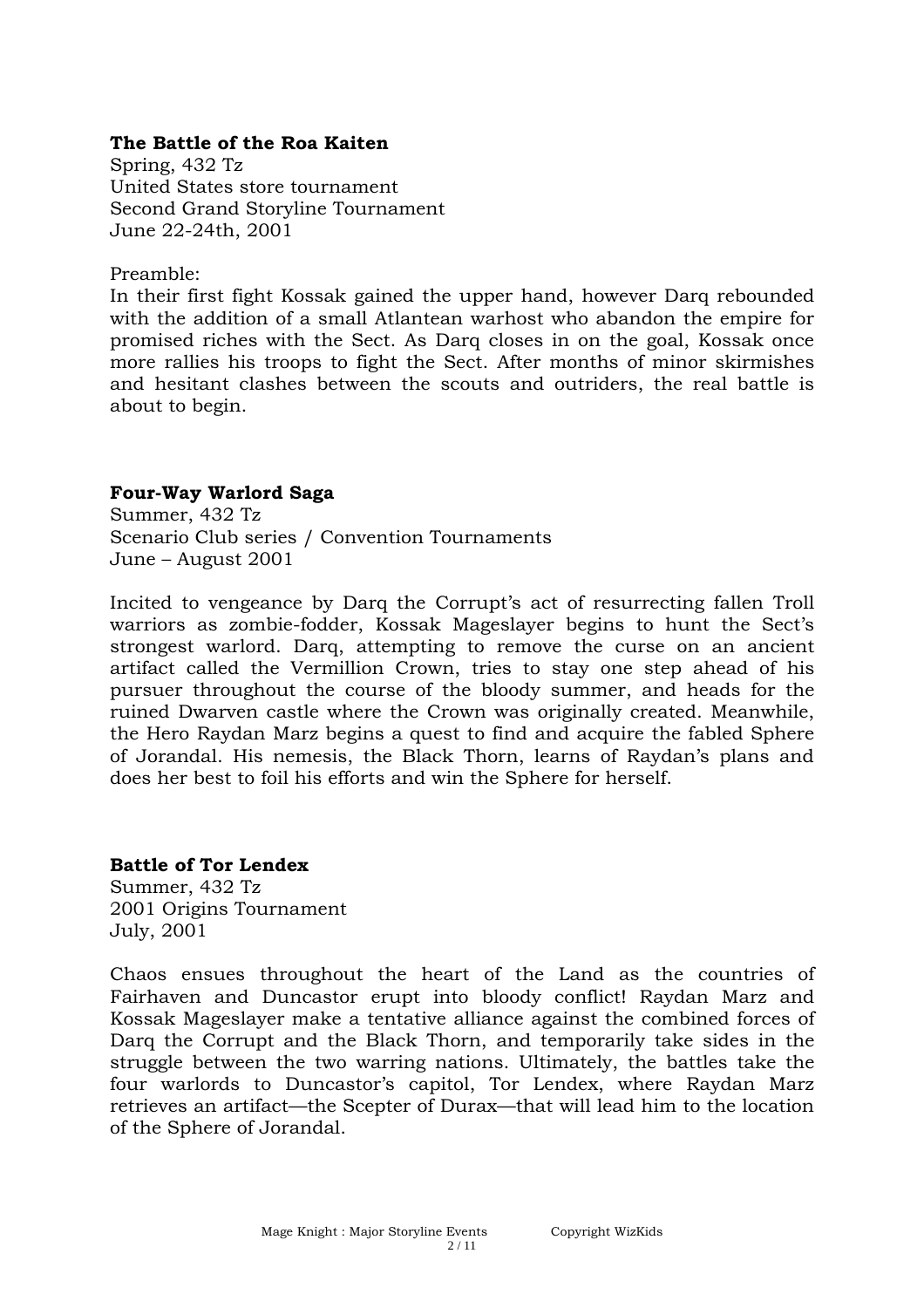## **Battle for Bydalia**

Summer, 432 Tz 2001 GenCon Tournament August, 2001

Overall, Darq's timely betrayal of the Black Thorn at the walls of Tor Lendex left her at the mercy of Kossak's potent Elemental army. While she survived and managed to get back onto Raydan's trail, Marz had already gained a sizable advantage in the race for the magical Sphere. Ultimately, Raydan was able to make his way into the city before the Black Thorn, and found his way to the Dungeons below. In the ancient catacombs of Bydalia, Raydan discovered the Sphere of Jorandal, and managed to escape with it before the Black Thorn could catch him.

## **Battle of the Dwarven Forge**

Summer, 432 Tz 2001 Gen Con Tournament August, 2001

Much to his surprise, Kossak Mageslayer did not fare at all well in his final battle with Darq the Corrupt. Darq's forces were ready and waiting for them at the ruins of the Dwarven city when the League army arrived, and the Sect armies took a dreadful toll on Kossak's warriors at the beginning of the battle. While Raydan's army came to Kossak's rescue just in the nick of time, allowing Kossak the opportunity to pursue Darq into the ancient Dwarven structure, Darq was still able to break the curse on the Vermillion Crown. Before Kossak could stop him, Darq donned the magical crown and used its powers to dominate the Troll Chieftain's mind, turning Kossak into Darq's helpless puppet. Darq, abandoning his army to die in order to buy him time to escape, fled with his prize and his prisoner, and began the long journey back to the Necropolis Sect. Chasing right behind, Kossak's vengeful nephew, Huhn, pursued Darq night and day, hoping to eventually find a means to free his uncle and destroy the Sect warlord in one swift stroke. (Side note - the results of that long chase are reflected in the sets of Scenarios contained within the Conquest rulebook.)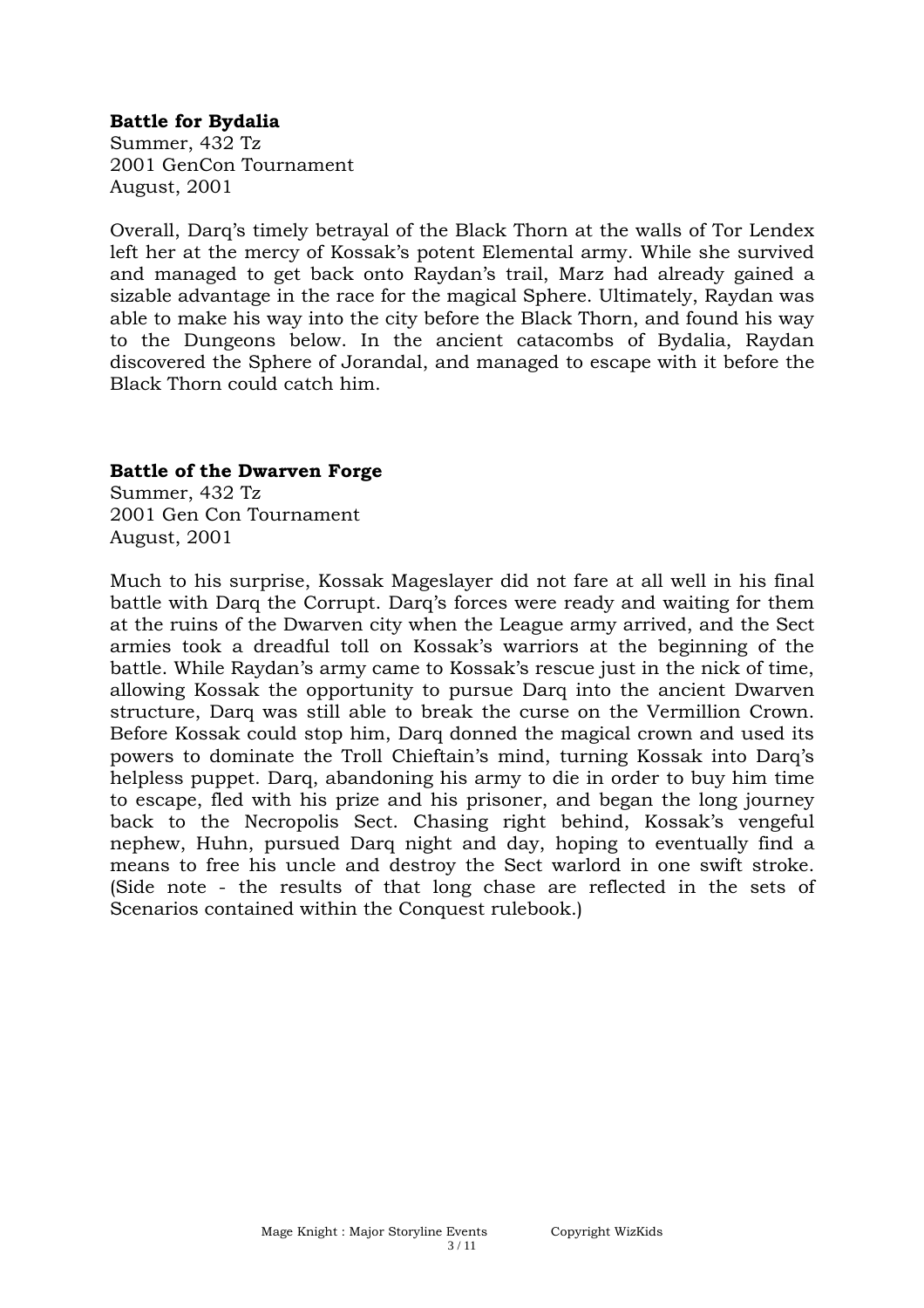# **2002 Major Player-Driven Storyline Events**

#### **Riverdam**

Spring, 433 Tz 2002 Origins Tournaments July, 2002

Over the churning waters of the Lower Khamita, two Heroes fought for control of an old, abandoned riverdam. Kimble Garn, a Dwarf and a champion of the Rebel cause, fought to prevent the Atlanteans from possessing the ancient structure and closing the massive rivergates – thus endangering the valley above with a flood of unthinkable proportions! But the Atlanteans, deeming the mission too risky for their own warriors, hired the Orc champion Chaotic Grimm to crush the defenders and to flood Khamsin! In the end, after a ferocious battle across dangerous walkways and through dark, dripping chambers, Chaotic Grimm managed to beat back Kimble Garn and take control of the dam! Within hours the sluice gates were closed tight, and water began to back up, disrupting Rebel control over the entire Lower Khamita region!

#### **The Tomb of Khamita**

Spring, 433 Tz 2002 Origins Tournaments July, 2002

An Atlantean strike team led by Apprentice Koranub attempted to steal the revered bones of King Khamita from Khamsin. But Jarl Frostriven, the Dwarven defender of Khamita's remains, managed to fight Koranub off and move the bones to safety! Victory for the Rebels!

## **Black Powder Warehouse**

Spring, 433 Tz 2002 Origins Tournaments July, 2002

A mercenary strike force attacks a black powder warehouse on the banks of the Upper River Khamita. Tor Thundercloud, a heroic Dwarf known for his wisdom and battle prowess, managed to beat back the Atlantean mercenaries and preserve both the warehouse and military control over the headwaters of the River Khamita!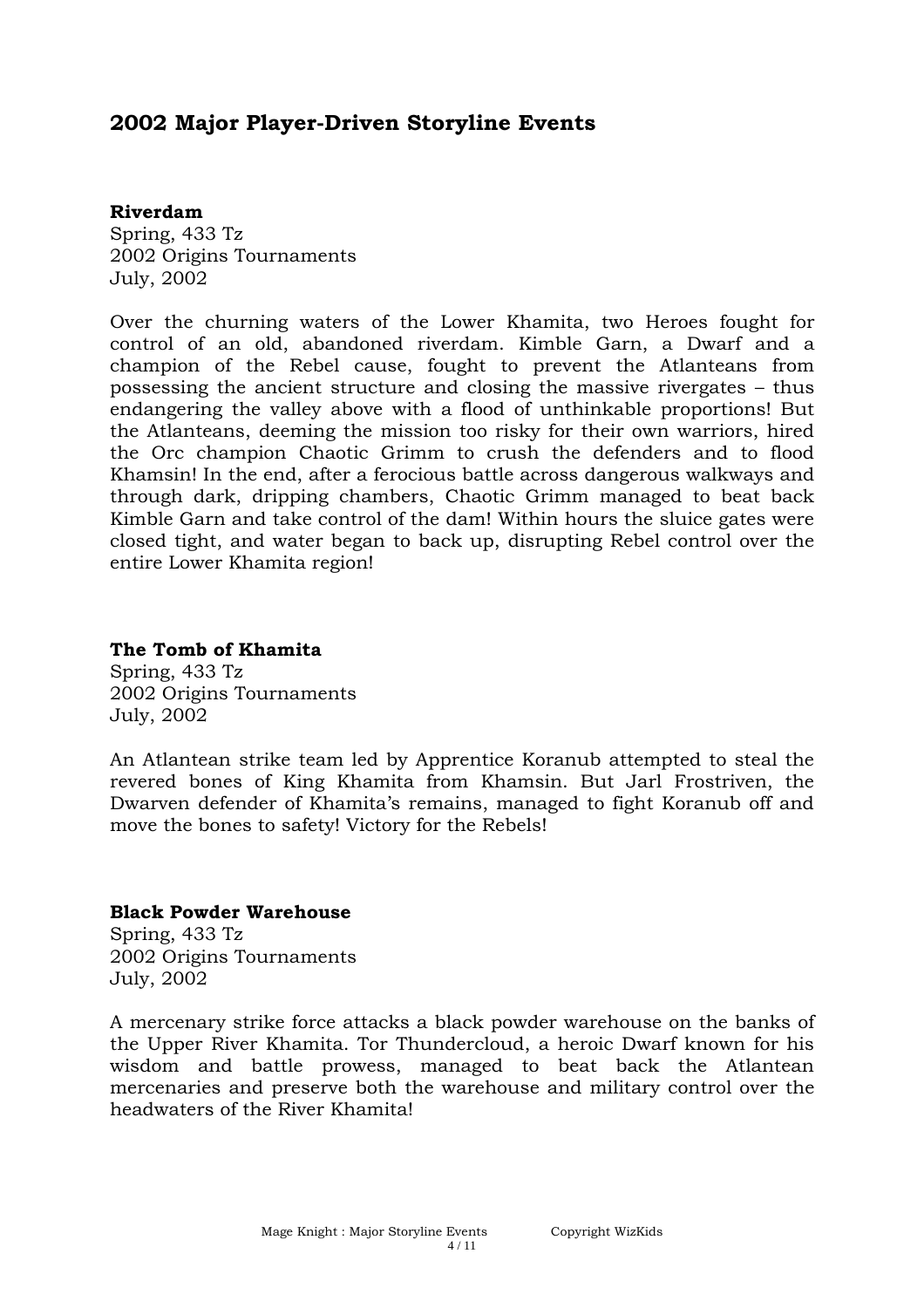# **Arena of Atlantis**

Spring, 433 Tz 2002 Origins Tournaments July, 2002

In an epic event, two of the greatest living warlords of the Atlantean Empire fought in the Arena of Atlantis for the Seal of Tezla! Through a day-long clash of arms, golems, and Technomantic wonders, Gatekeeper Bassan defeated Mage-King Alment Lan in honorable combat. Bassan won the Seal of Tezla, and earned the right to have the Atlantean troops that were recalled from the eastern front by Emperor Jeet Nujarek returned to their posts to defend against the menace of the Elemental League!

## **The Riders of Khamsin**

Spring, 433 Tz 2002 Origins Tournaments July, 2002

After competing in a Khamsin tournament to determine the best mounted warriors in the Land – and thus to win lucrative year-long contracts with the new Council of Merchants in Khamsin – brave Kahlan, a Galeshi warrior, managed to beat out all competitors and win an honored place in Khamsin's armies!

## **Battle for the River Khamita**

Summer, 433 Tz July, 2002 Campaign

When Emperor Jeet Nujarek commanded Lord Andreus to lead the Emperor's army against the potent Rebel fortress of Wolfsgate, Andreus was pleased with the promotion - but concerned that the Rebels might have too much of an advantage in their well-fortified river castle. But when Jeet raised the stakes by abducting Andreus' only son, and promising that his son would die if he failed in his attack, the warlord stepped forward to do his best to defeat the Red Duchess of Khamsin and her Rebel horde. While the Atlanteans won a number of battles throughout the conflict, in the end the combination of Magus interference and Rebel treachery destroyed all hopes for victory, and the Emperor's army was defeated and routed from the field. Andreus was saved from the bloody melee by a pair of strange individuals. Once his terrible wounds were bandaged, they offered to arrange a meeting with a formidable man who might help Andreus avenge his doomed son - the renegade warlord Raydan Marz. Lord Andreus accepted the offer, and only destiny can tell the outcome of this strange alliance!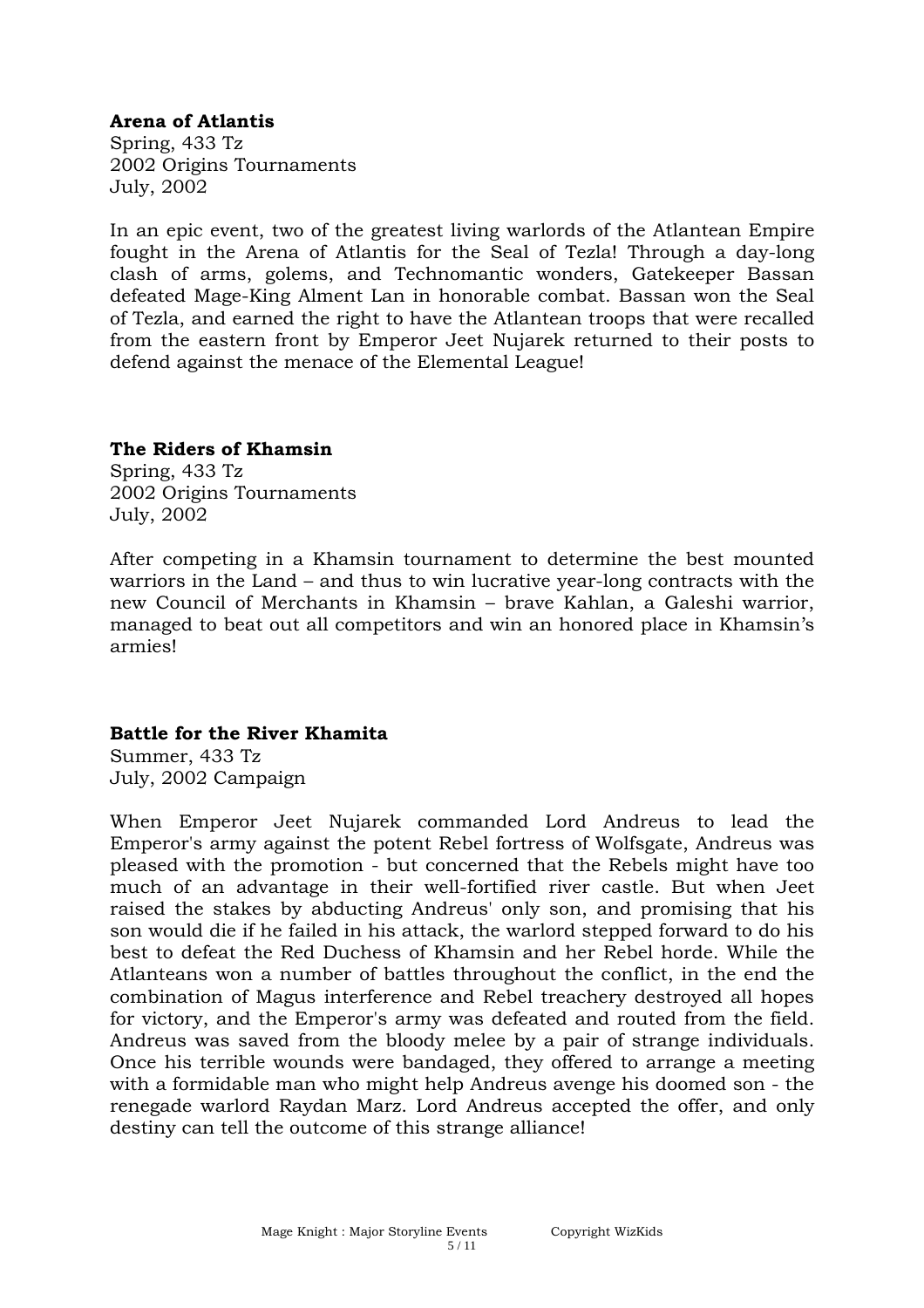## **Vampire Civil War**

Summer 433 Tz August, 2002 Campaign

Throughout the existance of the Necropolis Sect, the Order of Vladd has reigned supreme over the other vampiric martial orders. Led by such notable individuals as Darq the Corrupt and the Death Merchant, Ribhan Crag, the Order of Vladd found itself challenged by the upstart Order of Uhlrik. But in a series of brutal battles, the dominant vampire caste managed to hold its own, and ultimately confronted and defeated the Uhlrik dogs and their master, Rax Coldstone, in the Death Pits of the Necropolis. The Necromancer master of the Order of Vladd celebrated his warriors' victory over the enemy with blood and wine, while the master of the Order of Uhlrik, the doomed Deathspeaker Spider, was burned alive atop a bonfire made up of his fallen warriors. Now the Order of Uhlrik has dispanded and fled from the Necropolis, vowing vengeance against Vladd and all who side with them!

# **Chasing Darq: Huhn's Folly**

Summer 433 Tz Summer 2002 Conventions

When the Necropolis Sect warlord, Darq the Corrupt, captured the Elemental League warlord Kossak Mageslayer, he had no idea of the number of League warriors who would begin to hunt him down. With the powers of the newly activated Vermillion Crown, Darq was able to control Kossak's mind and body. But the return back to the Necropolis Sect was a slow endeavor, especially with the Kossak's nephew, Huhn, and the Mending Priestess Jerriana hot on his tail. By the time that Darq reached the borders of the Necropolis territories, and began the steady climb up the southern slopes of the Serpine mountains, a sizable Elemental League army was right behind him.

The ongoing series of battles where Huhn attempted to catch up to Darq long enough to free Kossak were brutal and bloody; both the Elemental armies and the standing Sect army charged with the defense of the Serpines took hideous casualties. But when Huhn finally caught up to Darq, Darq was ready for them, and threw every soldier, skeleton, and zombie he had at the Elementals in order to put an end to the feud. By the time that the sun set, Huhn's army was defeated, Huhn was severely wounded, and Darq had begun his final flight to the Necropolis with his prisoner. By the next morning, Darq had managed to transform Kossak into a kind of lesser vampire, one devoted to death, the Sect, and Darq, rather than to the League and the Land. Jerriana and Huhn have both sworn revenge, but the true evil lies in what Kossak will do to the Land when his training as a Sect vampire is complete.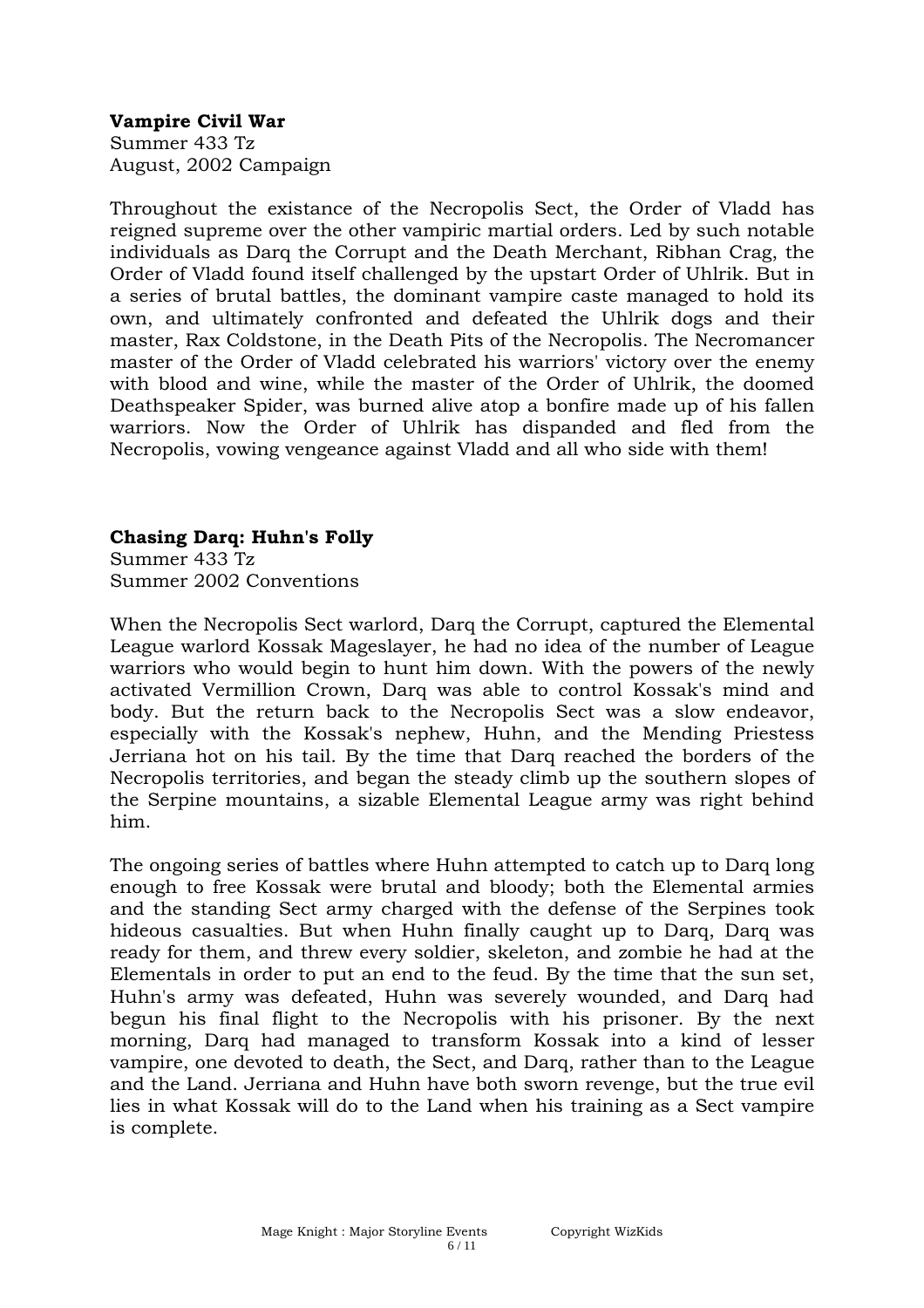#### **Battle for Stonekeep**

Fall 433 Tz September 2002 Campaign

For centuries, the Knights Immortal and the Wylden Elves have fought for possession of Stonekeep Castle. While the Elemental League has held Stonekeep for the last few decades, with the recent rise of Necropolis Sect incursions towards the Wylden Plateau, the members of the Elven Council deemed that it is time that Rivvenheim warriors took back the ancient fortress. By capturing Stonekeep, it will guarantee that the armies of the Necropolis Sect will have absolutely no chance to conquer the castle and threaten any High Elven cities.

Sir Mishler, a brave and ancient warrior stemming from a long line of Knights Immortal warriors, was assigned by Council Lord Jamus to conquer the castle. While the opening days of the campaign went well, with High Elven forces steadily making their way down the length of the Leagueguarded pass, the morning that Sir Mishler was to begin his attack to reclaim the castle, disaster struck. A Necropolis Sect army was sighted in the area, possibly heading to capture Stonekeep for themselves. Lord Jamus gave the order that Stonekeep be captured in a single day. Sir Mishler tried to achieve the impossible, but in the end the Elemental forces, led by the brave Commander Searle, repelled the High Elves and maintained control over Stonekeep. Shortly after the attack, Sir Mishler vanished, leaving behind his helm, cloak, and his family's battle standard - and no one has heard from him since.

## **Burning Sails**

Fall 433 Tz October 2002 Campaign

After the ships of the Malia clan were sunk by Rebel cannon fire, sending the panicked river-traders swimming for the shore, Captain Sarjhet beached her ship behind enemy lines and began a campaign to punish the Rebels responsible for the despicable act. For centuries, the Xandressans had traded peacefully with the merchants of Khamsin, guaranteeing their neutrality by refusing to ferry Atlantean troops or weapons. But when the Rebels fired upon Sarjhet's fleet of riverboats, believing that the Tezlacore Golem that the river-traders ferried violated the centuries-old agreement, they set off a chain reaction of violence that would bring the Xandressans fully into the Atlantean war against the Black Powder Rebellion. In the end, Duke Skala of the Black Powder Rebellion defeated Captain Sarjhet, largely due to the deal he entered into with a mysterious Solonavi, guaranteeing the victory for a price to be named at a later time . . . .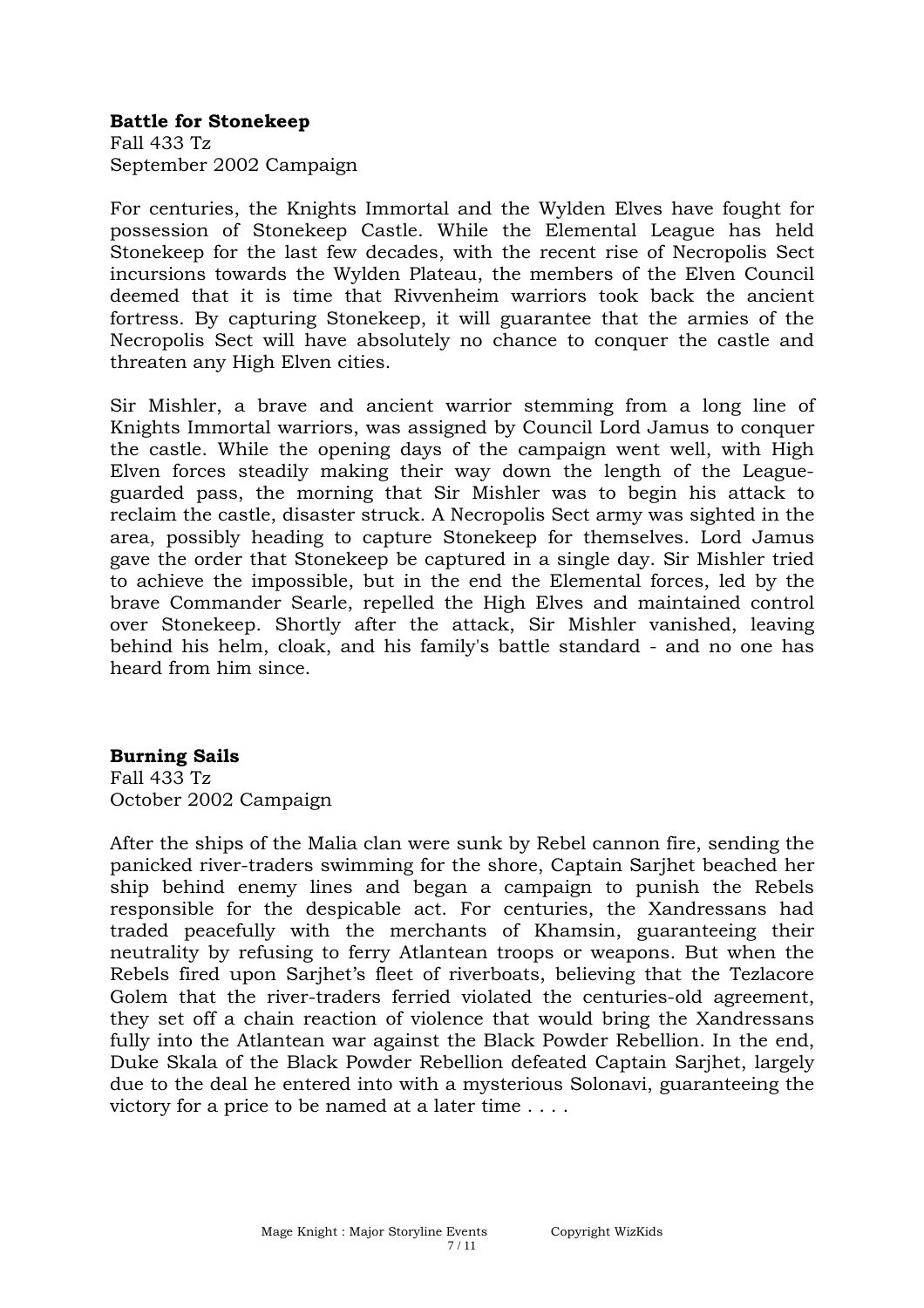## **Khan's Road**

Fall 433 Tz November 2002 Campaign

In attempt to learn why the Orc Raiders hadn't raided the southlands yet, the Knights Immortal warrior Shadowbane ventured up to the border of the Raiders homeland--only to encounter fierce resistance from skirmish forces set to guard the southern border of the Fist. While Shadowbane fought valiantly, and his Knights Immortal companions battled in unfamiliar and hostile territory, the Knights Immortal were cut down and the Orcs' secret was preserved. Now Kzar Nabar, the leader of the Orc forces, is able to sneak through the Blasted Lands into the underbelly of the Empire, all with the aid of the Galeshi Rebel scouts who'd sworn to show him the way. Now, Shadowbane is imprisoned in an unknown location by a mysterious adversary, and doesn't know whether he is going to survive the coming days . . . .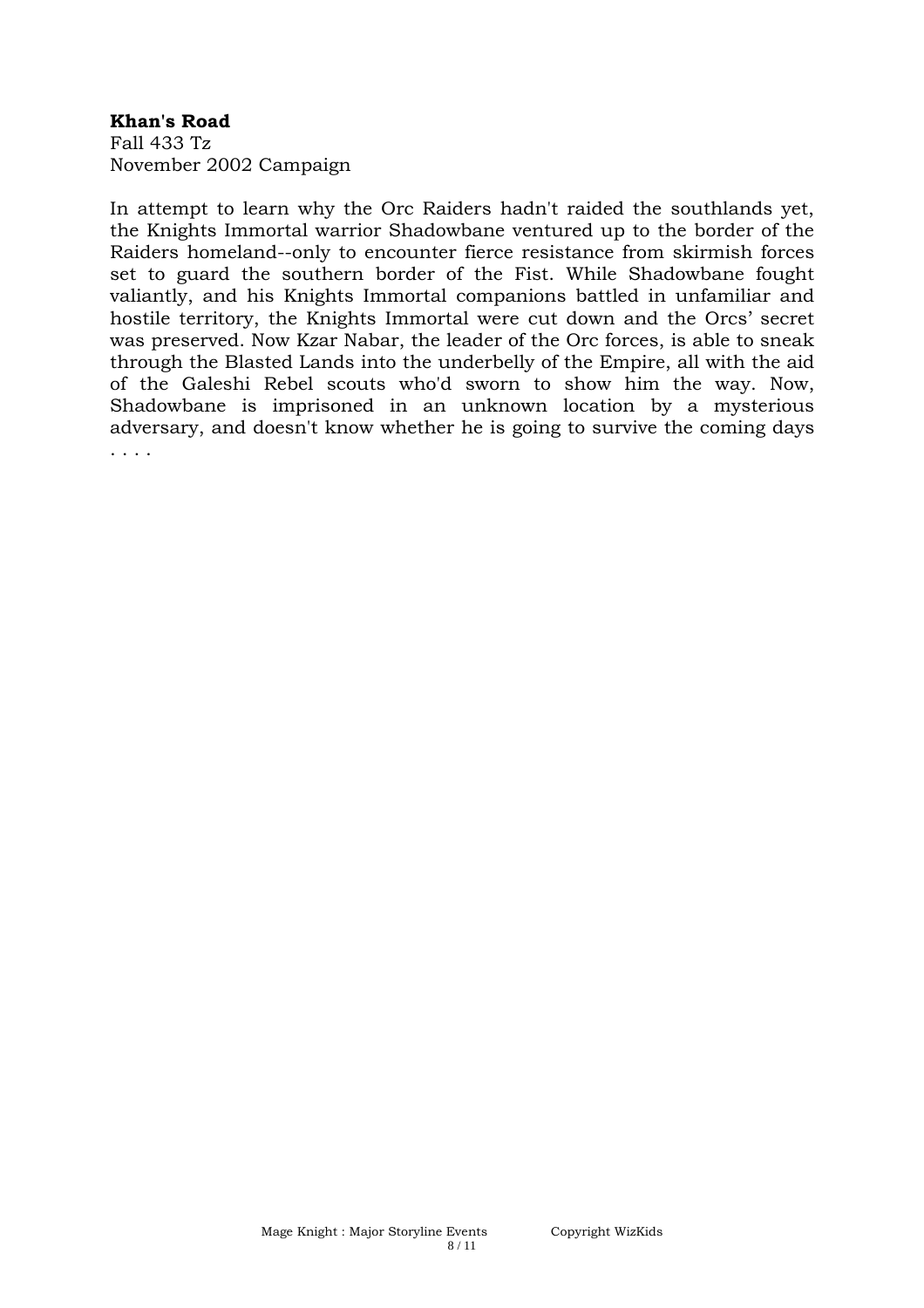# **2003 Major Player-Driven Storyline Events Thus Far**

#### **Dark Omens**

Winter 434 Tz January 2003 Campaign

After a long and vicious series of battles, the Wolfwitch's Necropolis Sect allies were cut down by forces loyal to Torg Boneknitter. Torg, a Troll from the Elemental League, made the long and dangerous journey to the Blasted Lands at the request of the leaders of the League; the Prophet-Priest had suffered a number of disturbing visions about a rising evil in the Land, and Torg was assigned to locate and contain the evil. Although the Wolfwitch was able to escape the final battle and steal her way into the Black Pyramid, Torg and his warriors have kept a careful vigil on the Pyramid, trying to prevent the Necropolis witch from escaping the ancient tomb.

# **The Road to Prieska**

Winter 434 Tz February 2003 Campaign

While Sir Corinth's Knights Immortal were successful in cutting down the Galeshi scouts leading the Orc army to Prieska, one of the Galeshi, kept on the brink of life by the tools and tongs of Kzar Nabar's masterful Barber-Surgeons, was able to tell Crox about a series of landmarks that would show the pass into Prieska. After weeks of combating the Knights Immortal, with most of the members of his Wolfskull band dead and burned, Crox desperately searched the Blasted Lands for any sign of the way into the southern greenlands. But when an eagle, revered by the Orcs as a holy bird, showed Crox the way to the mountain pass, he realized his true calling was to be an eagle shaman, and that through the grace of the eagle spirits, he would lead Nabar's army into the undefended underbelly of the Atlantean Empire!

# **The Return to Wolfsgate**

Winter 434 Tz March 2003 Campaign

As the massive Atlantean army marched toward the Khamita River Bridge, intent on crossing it to crush the Rebel city of Wolfsgate, the Technomancer Venthu engaged in a crucial sabotage mission within the city itself! Having levitated into the city under cover of darkness, the technomancer attempted to smash the city gates from within to allow the Atlantean army to surge and overwhelm the small river city. But when Whitehawk's Amazon warriors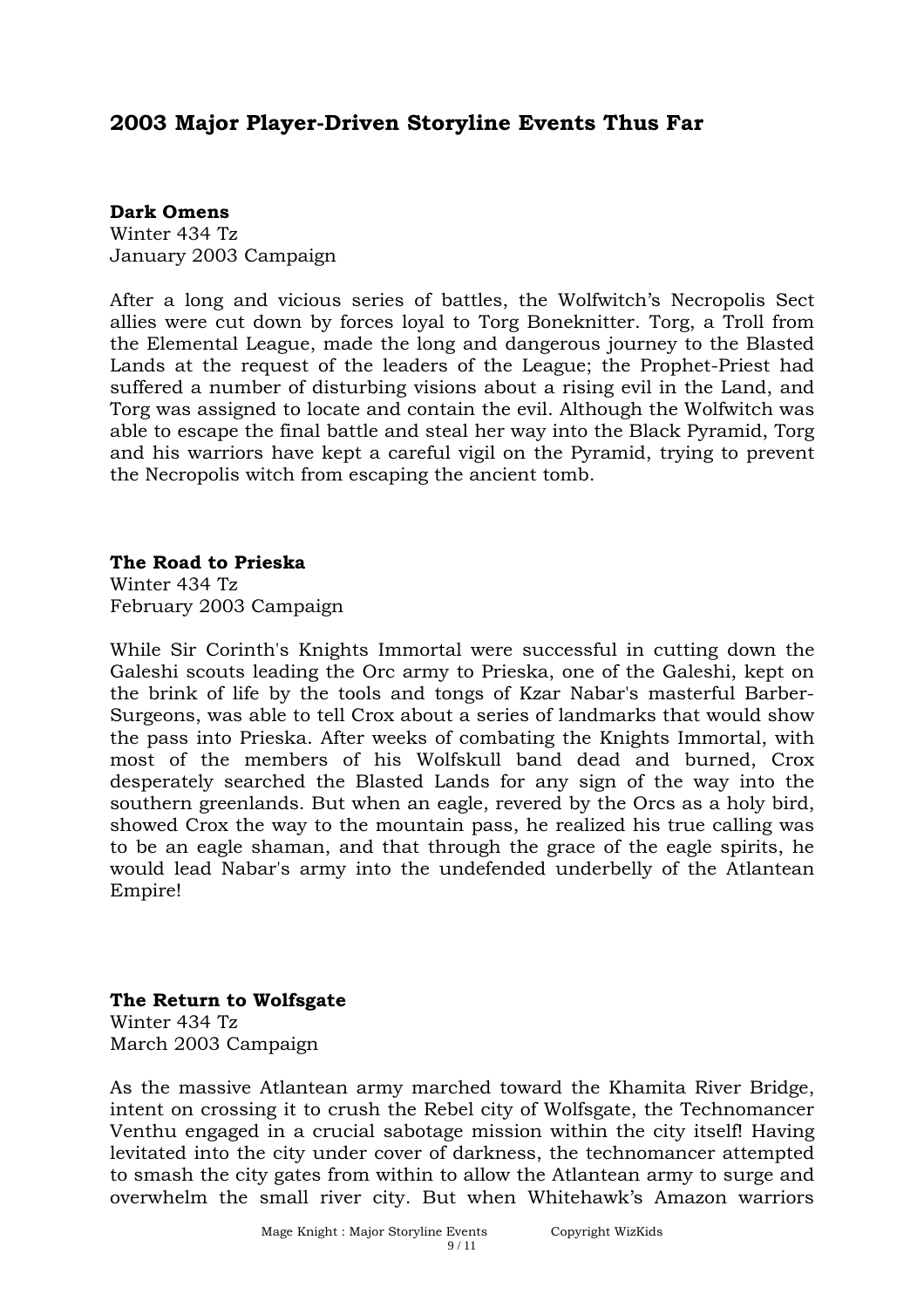engaged Venthu in combat, risking their lives against volleys of magical blasts and technomantic Golem assaults, the climactic battle ended with Whitehawk decapitating the Atlantean mage just in the nick of time.

#### **Imperial Games**

Spring 434 Tz April 2003 Campaign

In a stunning upset, the winners of Emperor Nujarek's Imperial Games were none other than Master Redwyne's Outlanders! While only Master Redwyne and three other warriors survived the Games – a mere four of the hundred gladiators that the High Elf started the combat with – they still managed to hold their own against a seemingly undefeatable tide of Atlantean warriors. While the Atlantean champion, Altem Senn, performed flawlessly in combat, the mix of styles among the Amazons, Orcs, Dwarves, and Elemental warriors proved too much for Senn's warriors to overcome. Last but not least, when Redwyne refused to gut Senn at the end of the battle, he earned the crowd's respect – and applause of merit from the emperor himself!

## **Sack of Prieska**

Spring 434 Tz May 2003 Campaign

The battle for the Prieskan capitol of Alrisar is over, and victory lies in the hands of the defenders – but at a terrible cost. After seven days of brutal fighting, war-hordes fanatically loyal to their Orc leader, Kzar Nabar, were finally driven back by the combined High Elven and Atlantean forces. While the defenders managed to protect Alrisar's key locations – the government buildings, the library district, and the shipyards – the raging fires that parties of marauding Orcs ignited within the defensive perimeter devoured most of the city's interior. Within minutes, most of the metropolis was transformed into an oven of choking smoke and roaring flames.

Satisfied that the remaining soldiers in Alrisar will be occupied for some time extinguishing the raging fires, Nabar wisely loosed his armies upon the defenseless countryside around the capital city, sending tribes in every direction to raid nearby Prieskan cities and villages without fear of immediate Atlantean reprisal. While the citizens of Alrisar managed to extinguish the flames, and are weakly celebrating their survival against nearly impossible odds, thousands of human soldiers lie dead, and an uncountable number of Atlantean civilians are without shelter or food for the first time in their lives.